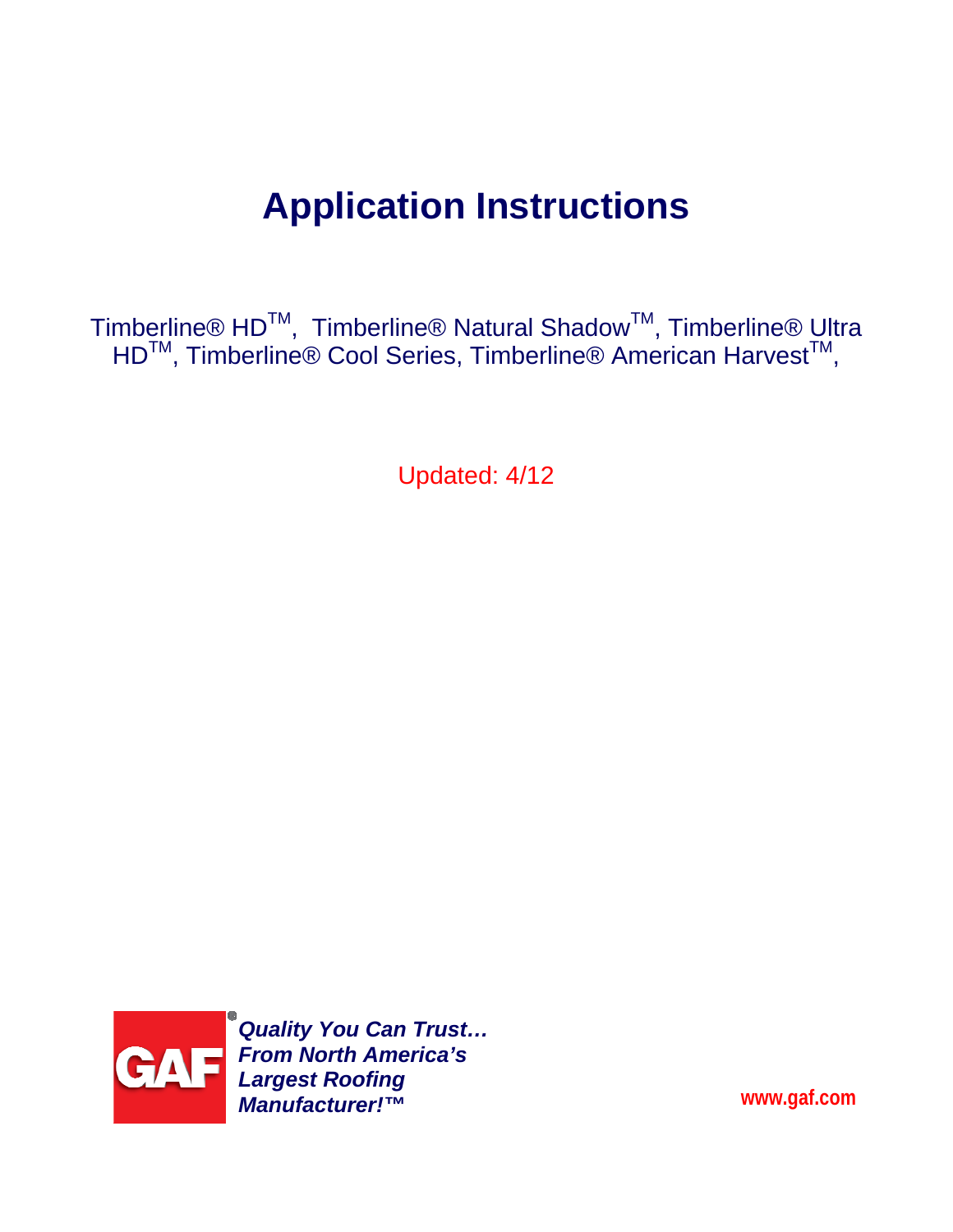

*Quality You Can Trust…From North America's Largest Roofing Manufacturer!™ ¡Calidad En La Que Usted Puede Confiar...Del Fabricante De Techos Más Grande De Norteamérica!™* Une Qualité A Laquelle Vous Pouvez Vous Fier...<br>Du Plus Gros Fabricant De Toitures En Amérique Du Nord!"

## **INSTALLATION INSTRUCTIONS · INSTRUCCIONES DE INSTALACIÓN · INSTRUCTIONS D'INSTALLATION**

**TIMBERLINE** American TIME SHINGLE:<br>15 DE POR VIDA<br>DEAIIY DE Á VIE

*IIMBERLINEULTRAHD LIFETIME HIGH DEFINITION*® *SHINGLES TEJAS DE ALTA DEFINICIÓN*® *DE POR VIDA*

*BARDEAUX DE HAUTE DÉFINITION*® *À VIE* 

*TIMBERLINE HD TEJAS DE ALTA DEFINICIÓN*® *DE POR VIDA BARDEAUX DE HAUTE DÉFINITION*® *À VIE LIFETIME HIGH DEFINITION*® *SHINGLES*

*TEJAS DE POR VIDA BARDEAUX À VIE LIFETIME SHINGLES*

*ENERGY-SAVING ARCHITECTURAL SHINGLES TEJAS ARQUITECTÓNICAS PARA AHORRO DE ENERGÍA BARDEAUX ARCHITECTURAUX ÉCONERGÉTIQUES* 

**TIMBERLINE** 

**POOL** 

### **GENERAL INSTRUCTIONS**

- **t."5&3\*"-4"'&5:%"5"4)&&54** When using GAF products, e.g., shingles, underlayments, plastic cement, etc., please refer to the applicable MSDS. The most current versions are available at www.gaf.com. GAF does not provide safety data sheets or installation instructions for products not manufactured by GAF. Please consult the material manufacturer for their MSDS and installation instructions where appropriate.
- $\bullet$  **ROOF DECKS:** Use minimum 3/8" (10mm) plywood or OSB decking as recommended by APA-The Engineered Wood Assn. Wood decks must be well-seasoned and supported having a maximum 1/8" (3mm) spacing, using minimum nominal 1"(25mm) thick lumber, a maximum 6" (152mm) width, having adequate nail-holding capacity and a smooth surface. Do NOT fasten shingles directly to insulation or insulated deck unless authorized in writing by GAF. Roof decks and existing surfacing material must be dry prior to application of shingles.
- $\bullet$  UNDERLAYMENT (LEAK BARRIER): Install GAF leak barrier at the eaves in localities where leaks may be caused by water backing up behind ice or debris dams.
- $\bullet$  UNDERLAYMENT (ROOF DECK PROTECTION): Underlayment beneath shingles has many benefits, including helping to prevent wind-driven rain from reaching the interior of the building and to prevent sap in some wood decking from reacting with asphalt shingles. Underlayment is also required by many code bodies and is required to maintain the shingles' UL Class A fire rating. When an underlayment is installed, use a breather-type underlayment, such as GAF Shingle-Mate® or Deck-Armor™ underlayments. GAF Tiger Paw™ underlayment, with its moisture control design, can also be used. Always have a design professional review ventilation requirements when using a moisture control design underlayment.
- FASTENERS: Use only zinc-coated steel or aluminum, 10-12 gauge, barbed, deformed, or smooth shank roofing nails with heads 3/8" (10mm) to 7/16" (12mm) in diameter. Fasteners should be long enough to penetrate at least 3/4" (19mm) into wood decks or just through the plywood decks. Fasteners must be driven flush with the surface of the shingle. Overdriving will damage the shingle. Raised fasteners will interfere with the sealing of the shingles and can back out.
- **ASPHALT PLASTIC CEMENT:** Use asphalt plastic cement conforming to ASTM D4586 Type I or II.
- WIND RESISTANCE/HAND SEALING: These shingles have a special thermal sealant that firmly bonds the shingles together after application when exposed to sun and warm temperatures. Shingles installed in fall or winter may not seal until the following spring. If shingles are damaged by winds before sealing or are not exposed to adequate surface temperatures, or if the self-sealant gets dirty, the shingles may never seal. Failure to seal under these circumstances results from the nature of self-sealing shingles, and is not a manufacturing defect. If shingles are to be applied during PROLONGED COLD periods or in areas where airborne dust or sand can be expected before sealing occurs, the shingles MUST be hand sealed. See Nailing Instructions / Hand Sealing.
- $\bullet$  MANSARD AND STEEP SLOPE APPLICATIONS: For roof slopes greater than 21" per foot (1750mm/m), shingle must be hand sealed. DO NOT use on vertical side walls.
- **RELEASE FILM:** Plastic film strips are present either on the back or face of each shingle. The film strips are to prevent shingles from sticking together while in the bundle. Do not remove the film strip before or during the application.
- THROUGH VENTILATION: For optimal shingle life and to help prevent mold growth, all roof structures must have through ventilation to prevent entrapment of moisture-laden air behind roof sheathing. Ventilation must be designed to meet or exceed current F.H.A., H.U.D., or local code minimum requirements. Note: Minimum net free ventilation area of 1 sq. foot per 150 sq. feet (1 sq. meter per 150 sq. meters) of ceiling area is required. When vents are located at the eaves and near the roof's peak (balanced) for maximum air flow, ventilation may be reduced to 1 sq. foot per 300 sq. feet (1 sq. meter per 300 sq. meters).
- **EXPOSED METAL:** Paint all exposed metal surfaces (flashing, vents, etc.) with matching GAF Shingle-Match™ roof accessory paint for best appearance.
- **NOTE:** All drawings not drawn to scale.

### **INSTRUCCIONES GENERALES**

- $\bullet$  **HOJAS DE DATOS DE SEGURIDAD DE LOS MATERIALES (MSDS):** Cuando utilice los productos de GAF, tales como tejas, bases de pisos, cemento plástico, etc., consulte las MSDS correspondientes. Las versiones más actuales están disponibles en www.gaf.com. GAF no proporciona hojas de datos de seguridad ni instrucciones de instalación para productos que no sean fabricados por GAF. Consulte al fabricante del material para sus MSDS e instrucciones de instalación según corresponda.
- $\bullet$  PLATAFORMAS BASE DE TECHOS: Use una plataforma base de 3/8" (10mm) de madera terciada u madera aglomerada orientada (OSB por sus siglas en inglés) como mínimo según lo recomendado por la Asociación Americana de Madera Terciada (APA por sus siglas en inglés). Las cubiertas de madera deben estar bien preparadas y apoyadas, con un espacio máximo de 1/8" (3mm), con un espesor mínimo nominal de 1"(25mm), con un ancho máximo de 6" (152mm), y una capacidad de retención de clavos adecuada y una superficie suave. NO asegure las tejas directamente al aislante o a la plataforma base aislada a menos que sea autorizado por escrito por GAF. Las plataformas base de techo y material de superficie existentes deben estar secas antes de la aplicación de las tejas.
- $\bullet$  CAPA BASE (barrera contra goteras): Instale barrera de filtraciones de GAF en los aleros en lugares donde el estancamiento de agua detrás de hielo o desechos podría causar filtraciones.
- $\bullet$  CAPA BASE (PROTECCION PARA CUBIERTAS DE TECHOS): La capa base debajo de las tejas tiene muchos beneficios, incluyendo el ayudar a evitar que la lluvia arrastrada por el viento alcance el interior del edificio y evitar que la savia de algunas plataformas de madera reaccione con las tejas asfálticas. La capa base también es requerida por muchos códigos de construcción para mantener la calificación Clase A de UL contra incendios. Donde vaya a instalar una capa base, use una de tipo respirable como las capas base ShingleMate® o Deck-Armor™ de GAF. También se puede utilizar la capa base Tiger Paw™ de GAF, con su diseño de control de la humedad. Siempre pida a un profesional en diseño que revise los requisitos de ventilación cuando utilice una capa base con diseño de control de la humedad.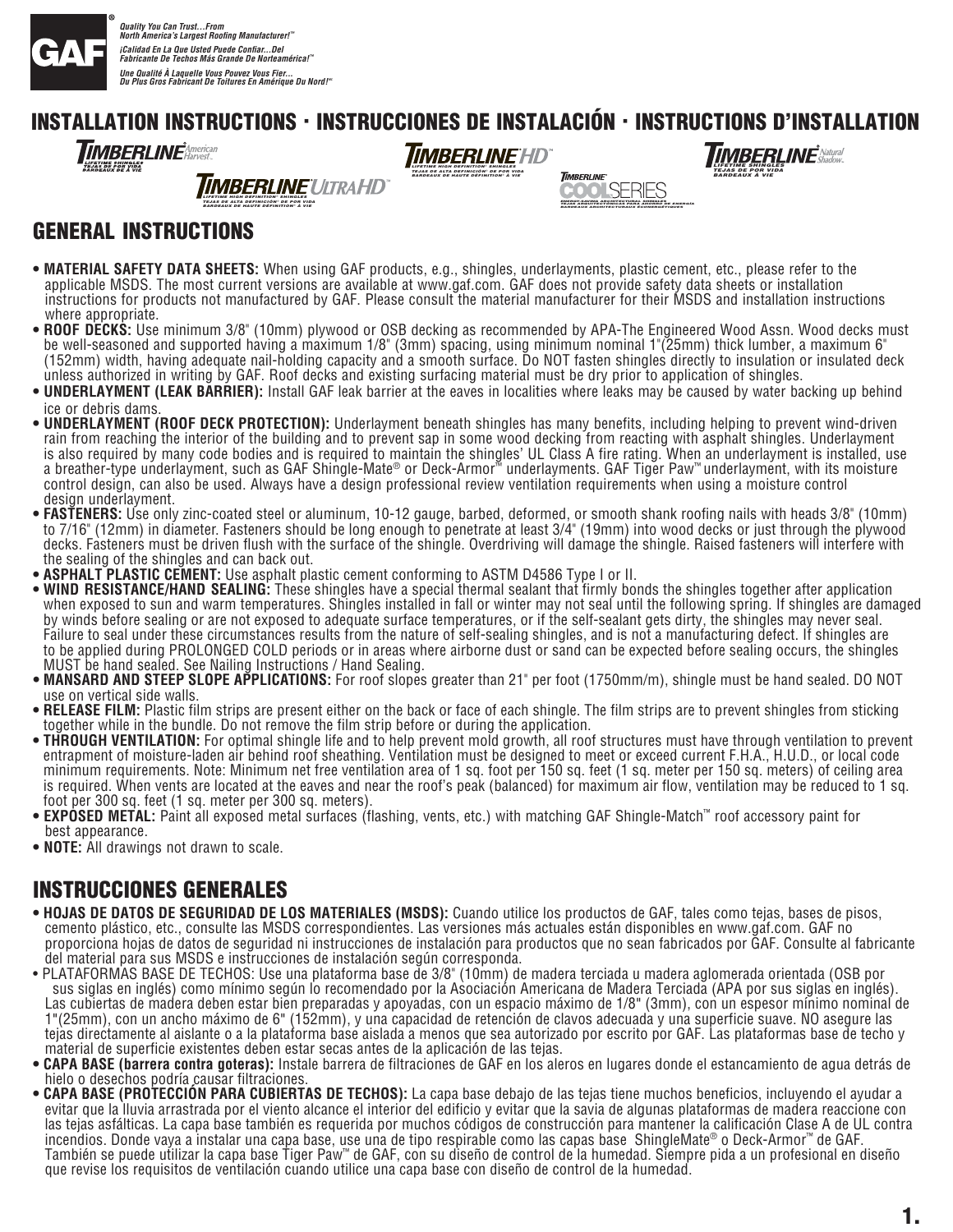- **t46+&5"%03&4** Use únicamente clavos de techado de acero o aluminio galvanizados, de calibre 10-12, arponados, deformados o con espiga suave con cabezas de 3/8" (10mm) a 7/16" (12mm) de diámetro. Los sujetadores deben ser suficientemente largos como para penetrar al menos 3/4" (19mm) en las plataformas base de techos o apenas a través de las plataformas base de madera terciada. Los sujetadores deben ser clavados a nivel con la superficie de la teja. Clavar en exceso puede dañar la teja. Los clavos sobresalientes interferirán con el sellado de las tejas, y pueden doblarse hacia atrás.
- **CÉMENTO PLÁSTICO ASFÁLTICO:** Use cemento plástico asfáltico conforme a los Tipos I o II de ASTM D4586.
- **\* RESISTENCIA AL VIENTO / SELLADO A MANO:** Éstas tejas tienen un sellador térmico especial que firmemente une las tejas entre sí después<br>de la aplicación, cuando quedan expuestas al sol y a temperaturas cálidas. Las tejas primavera siguiente. Si las tejas son dañadas por los vientos antes de sellar o no son expuestas a temperaturas de superficie adecuadas, o si el auto-sellante se ensucia, las tejas podrían no sellar jamás. La imposibilidad de sellar bajo estas circunstancias resulta de la naturaleza de las tejas auto-sellantes y no es un defecto de fábrica. Si las tejas deben ser aplicadas durante períodos PROLONGADOS DE FRÍO o en áreas donde se puede esperar la presencia de polvo o arena en el aire antes que el sellado ocurra, las tejas DEBEN ser selladas a mano. Ver instrucciones de clavado/sellado a mano.
- APLICACIONES EN BUHARDILLAS Y PENDIENTES ESCARPADAS: Para pendientes de techos superiores a las 21" por pie (1750mm/m), la teja debe ser sellada a mano. NO usar en paredes laterales verticales.
- **PELÍCULA SEPARADORA:** Las tiras separadoras de plástico están presentes o bien en la parte posterior o en la cara de cada teja. Las telas separadoras sirven para evitar que las tejas se peguen entre si estando en el manojo. No retire la banda de película antes o durante la aplicación.
- **VENTILACION PASANTE:** Para la vida útil óptima de las tejas y para ayudar a prevenir el crecimiento de moho, todas las estructuras del techo deben tener ventilación continua para evitar el atrapamiento de aire cargado de humedad detrás del revestimiento del techo. La ventilación debe estar diseñada para cumplir o exceder los requerimientos mínimos actualizados de la F.H.A., H.U.D. o los requerimientos de códigos locales. Nota: Se requiere un área mínima de ventilación libre de red de 1 pie cuadrado por cada 150 pies cuadrados (1 metro cuadrado por cada 150 metros cuadrados) de cielorraso. Cuando las ventilaciones estén colocadas en los aleros y cerca del pico del techo (balanceadas) para un máximo flujo de aire, la ventilación puede reducirse a 1 pie cuadrado por cada 300 pies cuadrados (1 metro cuadrado por cada 28 metros cuadrados).
- **METAL EXPUESTO:** Pinte todas las superficies de metal expuesto (vierteaguas, ventilaciones, etc.) con la pintura de accesorio para techos GAF ShingleMatch™ para una mejor apariencia.
- **t/05"** Las ilustraciones no están hechas a escala.

### **INSTRUCTIONS GÉNÉRALES**

- t**FICHE SIGNALÉTIQUE DE SÉCURITÉ DE PRODUIT:** Quand vous utilisez des produits GAF, comme des bardeaux, des membranes de protection, du ciment plastique, etc., veuillez vous référer à la fiche signalétique de sécurité de produit. Les versions les plus à jour sont disponibles sur le site www.gaf.com. GAF ne fournit pas de fiche signalétique de sécurité de produit ni d'instructions d'installation pour des produits qui ne sont pas fabriqués par GAF. Veuillez consulter le fabricant du matériau pour leur fiche signalétique de sécurité de produit et les instructions d'installation au besoin.
- $\bullet$  PLATELAGES DE TOIT: Utiliser du platelage en contreplaqué ou en OSB d'un minimum de 10mm (3/8po) tel que recommandé par APA The Engineered Wood Assn. Les platelages en bois doivent être bien asséchés et supportés et avoir un espacement minimum de 1/8po (3mm), être construits avec du bois d'oeuvre d'une largeur nominale minimale de 1po (25mm) d'épaisseur, une largeur maximale de 6po (152mm) ayant une capacité de support des clous adéquate ainsi qu'une surface lisse. NE pas fixér les bardeaux directement sur l'isolant ou sur des platelages isolés sauf si autorisé par écrit par GAF. Les platelages de toit et les matériaux de surface existants doivent être secs avant l'application de bardeaux.
- $\bullet$  MEMBRANE DE PROTECTION (PARE-FUITE): Installer du pare-fuite de GAF aux avant-toits dans les localités où des fuites pourraient être causées par de l'eau qui s'accumulerait derrière des amoncellements de débris ou de glace.
- $\bullet$  MEMBRANE DE PROTECTION (PROTECTION DE PLATELAGE DE TOIT): La membrane de protection sous les bardeaux comporte plusieurs avantages, notamment le fait de contribuer à empêcher la pluie portée par le vent de pénétrer à l'intérieur du bâtiment et d'empêcher la<br>sève contenue dans certains platelages en bois de réagir avec les bardeaux d'asphalte plusieurs corps réglementaires et est requise pour maintenir un classement de résistance au feu de Classe A. Là où une feuille de protection sera utilisée, utiliser une feuille de protection qui respire comme Shingle-Mate<sup>MD</sup> ou Deck-Armor<sup>Mc</sup> de GAF. La membrane de protection Tiger Paw<sup>Mc</sup> GAF avec son design de contrôle d'humidité peut aussi être utilisée. Assurez-vous toujours qu'un professionnel du design révise les exigences en ventilation lors de l'utilisation d'une membrane de protection au design à contrôle d'humidité.
- **t"55"\$)&4'\*9"5\*0/4** Utiliser uniquement des clous en acier galvanisé ou en aluminium, de calibre 10-12, à tige indentée, déformés ou des clous à toiture à tige lisse avec des têtes de 10mm à 12mm (3/8po - 7/16po) de diamètre. Les clous doivent être assez longs pour pénétrer d'au moins 19mm (3/4po) dans le platelage du toit ou juste au travers du platelage du toit. Les clous doivent être entraînés à effleurement avec la surface du bardeau. Trop les enfoncer endommagera le bardeau. Les clous relevés vont interférer avec la résistance aux vents des bardeaux. **• CIMENT PLASTIQUE ASPHALTÉ:** Utiliser du ciment plastique asphalté qui est conforme à ASTM D4586 Type I ou II.
- **RÉSISTANCE AUX VENTS / SCELLEMENT À LA MAIN:** Ces bardeaux offrent un scellant thermique spécial qui colle fermement les bardeaux ensemble après application lorsque exposés au soleil et aux températures chaudes. Les bardeaux installés en automne ou en hiver peuvent ne pas sceller avant le printemps suivant. Si les bardeaux sont endommagés par les vents avant le scellement ou qu'ils ne sont pas exposés à des températures de surface adéquates, ou si l'auto-scellant est sale, les bardeaux peuvent ne jamais se sceller. Le manquement à sceller dans de telles circonstances résulte de la nature même des bardeaux autoadhésifs et non pas d'un vice de fabrication. Si des bardeaux doivent être appliqués durant des périodes de FROID PROLONGÉ ou dans des endroits où la poussière dans l'air peut être anticipée avant le scellement, les bardeaux DOIVENT être scellés à la main. Voir les instructions de Clouage / Scellement à la main.
- $\bullet$  APPLICATIONS AUX MANSARDES ET AUX PENTES FORTES: Pour des pentes de toiture de plus de 1750mm/m (21po par pied, le bardeau doit être scellé à la main. Ne PAS utiliser sur des murs verticaux.
- **PELLICULE DE DÉGAGEMENT:** Les bandes de pellicule de plastique sont présentes tant au verso ou à l'endos de chaque bardeau. Les bandes de film sont destinées à empêcher les bardeaux de s'agglutiner les uns aux autres lorsqu'ils sont groupés par lot. Ne pas retirer la bande de pellicule avant ou durant l'application.
- **AÉRATION DE BÂTIMENT:** Pour une durée de vie optimale du bardeau et pour aider à prévenir la croissance de moisissure, toutes les structures du toit doivent avoir suffisamment de ventilation pour prévenir l'emprisonnement d'air vicié humide derrière le platelage de toit. La ventilation doit être conçue pour répondre ou dépasser les exigences actuelles des normes minimales F.H.A/H.U.D ou celles associées au code local de construction. Remarque: Une surface de ventilation libre minimale de 1m<sup>2</sup> par 150m<sup>2</sup> (1pi<sup>2</sup> par 150pi<sup>2</sup>) de surface de plafond est requise. Lorsque les évents sont situés aux avant-toits et près du faîte (dans une configuration bien équilibrée) pour un débit d'air maximum, la par 300m2 (1pi2 par 300pi2 ).
- **MÉTAL EXPOSÉ:** Peindre toutes les surfaces en métal exposées (solin, évents, etc.) avec de la peinture pour accessoires ShingleMatch<sup>MC</sup> GAF appariée pour une meilleure apparence.
- **\* REMARQUE:** Noter que toutes ces illustrations ne sont pas dessinées à l'échelle.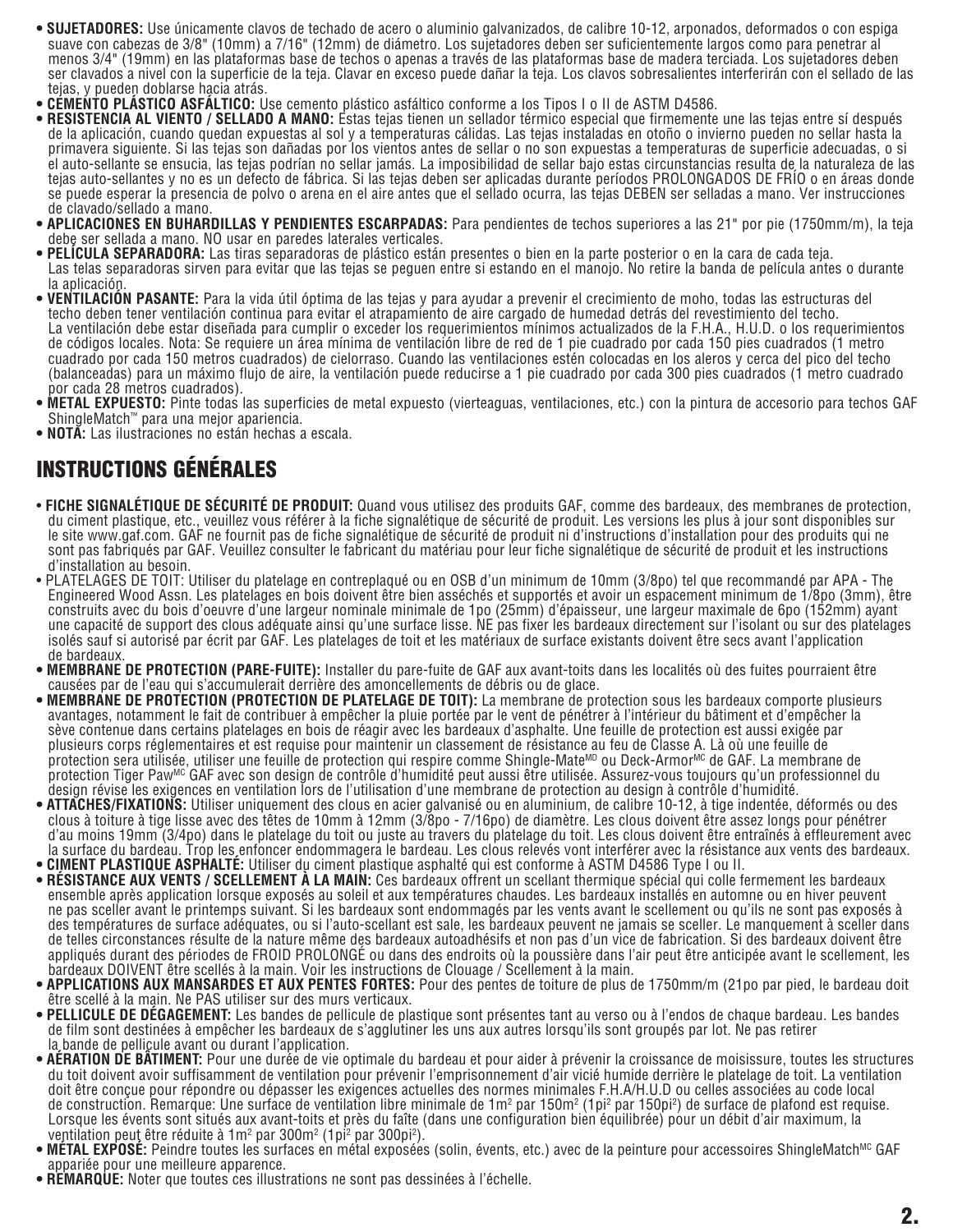### **NAILING INSTRUCTIONS / HAND SEALING INSTRUCCIONES DE CLAVADURA / SELLADO A MANO INSTRUCTIONS DE CLOUAGE / SCELLEMENT À LA MAIN**

 These shingles MUST be nailed a nominal 6" (152mm) from bottom of shingle, above the cut-outs, as shown. Nails must not be exposed. To hand seal and to insure immediate sealing, apply 4 quarter-sized dabs of shingle tab adhesive on the back of the shingle 1" (25mm) and 13" (330mm) in from each side and 1" (25mm) up from bottom of the shingle. Press shingle firmly into the adhesive. **CAUTION:** Apply ONLY a thin uniform layer of asphalt plastic cement less than 1/8" (3mm) thick. Excess amounts can cause blistering of the shingles and may soften the asphalt in underlayments and leak barriers, resulting in the asphalt dripping and staining.

Estas tejas DEBEN clavarse un nominal 6" (152mm) de la parte inferior de la teja, por encima de los recortes, como se muestra. Clavos no deben ser expuestos. Para entregar sello y para asegurar sellado inmediato, aplica 4 toques suaves cuarto-calibrados de adhesivo de etiqueta de tablilla en la espalda de la tablilla 1" (25 Mm) y 13" (330 Mm) en de cada lado y 1" (25 Mm) arriba de fondo de la tablilla. Presione firmemente sobre el adhesivo **ATENCIÓN:** Aplique solamente una capa fina y uniforme de cemento asfáltico de plástico menos de 1/8"(3mm) de espesor. Cantidades excesivas puede causar ampollas de la culebrilla y puede ablandar el asfalto en las capas de base y las barreras de fugas, lo que resulta en el asfalto de goteo y las manchas.

Ces bardeaux doivent être cloués à une distance nominale de 152mm (6po) de leur base, au-dessus des portions découpées, comme indiqué. Les clous ne doivent pas être exposés. Pour transmettre le cachet et assurer sceller immédiat, appliquer 4 taches de quart-calibré d'adhésif d'étiquette de bardeau sur le dos du bardeau 1" (25 mm) et 13" (330 mm) en de chaque côté et 1" (25 mm) en haut du fond du bardeau. Pour assurer sceller immédiat, appuyer le bardeau fermement dans l'adhésif. PRUDENCE : S'appliquer SEULEMENT une couche uniforme mince d'asphalte ciment en plastique moins que 1/8" (3 mm) épais. Les quantités supplémentaires peuvent causer peler des bardeaux et peuvent amollir l'asphalte dans GAF underlayments et les barrières de fuite de GAF, avoir pour résultat l'asphalte qui dégoutte et tacher.



required by some local codes and required for enhanced wind coverage on certain products. See limited warranty for details

#### **MODELO DE CLAVADURA AUMENTADO** - seis clavos por teja\*

\* requerido por algunos códigos locales y requerido para cobertura aumentada contra el viento en ciertos productos. Garantía limitada See para los detalles

### **PATRON DE CLOUAGE ACCRU** - six clous par bardeau\*

\* requis par certains codes locaux pour une couverture accrue contre les vents sur certains produits. Garantie limitée See pour des détails

à l'endos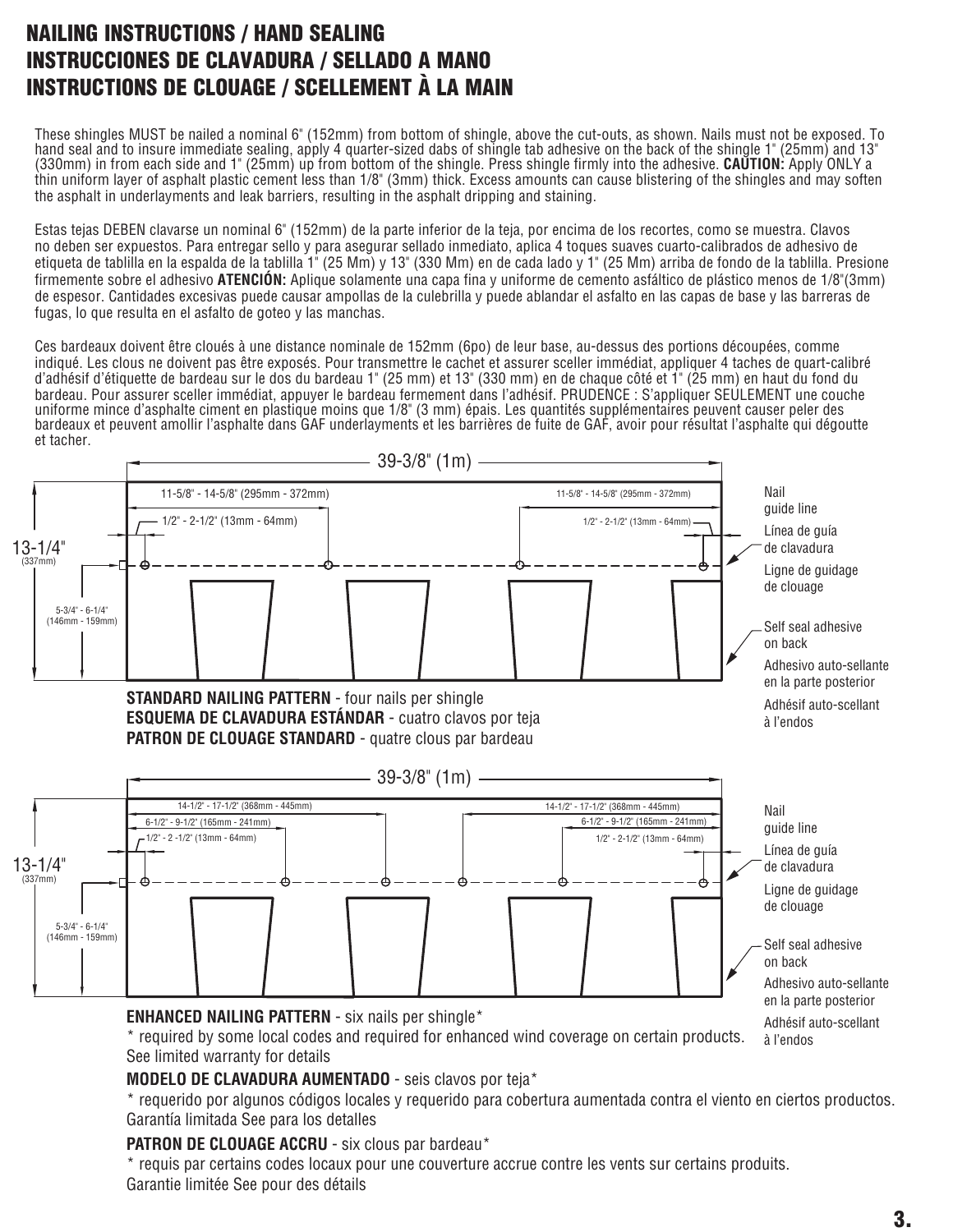### **INSTALLING UNDERLAYMENT INSTALANDO LA CAPA BASE INSTALLATION DE LA MEMBRANE DE PROTECTION**

#### **UNDERLAYMENT: FOR ROOF SLOPES 2:12 TO LESS THAN 4:12**

 **Application of eave flashing:** At eaves and where ice dams can be expected, use one layer of GAF Leak Barrier. Eave flashing must not overhang the eave edge by more than 1/4" (6mm) and should extend 24" (610mm) beyond the inside wall line. Where ice dams or debris dams are not expected, install 2 plies of GAF Roof Deck Protection. **Application of underlayment:** Completely cover the deck with two layers of GAF Roof Deck Protection as shown. Use only enough nails to hold underlayment in place until covered by shingles.

#### **CAPA BASE: PARA TECHOS CON PENDIENTES DE 2:12 A MENOS DE 4:12**

 **Aplicación de vierteaguas para aleros:** En los aleros y donde se pueda esperar la presencia de estancamientos de hielo, use una capa de Barrera de Filtraciones de GAF. El vierteaguas para aleros no debe sobresalir el borde del techo más de 1/4" (6mm) y extenderse 24" (610mm) más allá de la línea interior de la pared. Donde no se esperen estancamientos de hielo o escombros, instale 2 pliegues de Protección de Plataformas Base de Techos de GAF. **Aplicación de capa base:** Cubra completamente la plataforma base con dos capas de Protección para Plataformas Base de Techo de GAF como se muestra. Use solamente la cantidad suficiente de clavos como para sostener la capa base en su lugar hasta que la haya cubierto con las tejas.

#### **MEMBRANE DE PROTECTION: POUR PENTE DE TOIT DE 2:12 À MOINS DE 4:12**

**Application de solin d'avant-toit:** Au niveau des avant-toits et aux endroits où les accumulations de glace peuvent survenir, veuillez utiliser une couche GAF Leak Barrier. Le solin d'avant-toit ne doit pas surplomber le rebord de l'avant-toit de plus de 1/4po (6mm) et doit s'étendre à plus de 24po (610mm) au-delà de la ligne du mur intérieur. Lorsque vous n'anticipez pas d'accumulation de glace ou de débris, veuillez installer 2 couches de GAF Roof Deck Protection. **Application d'une membrane de protection:** Recouvrir complètement la plateforme du toit avec deux couches GAF Roof Deck Protection, tel que spécifié ci-contre. Utiliser suffisamment de clous pour maintenir en place la membrane de protection jusqu'à ce qu'elle soit recouverte de bardeaux.



Le pureau peut varier selon la membrane de protection utilisée. Suivre les instructions d'application sur les membranes de protection sélectionnées pour le pureau adéquat.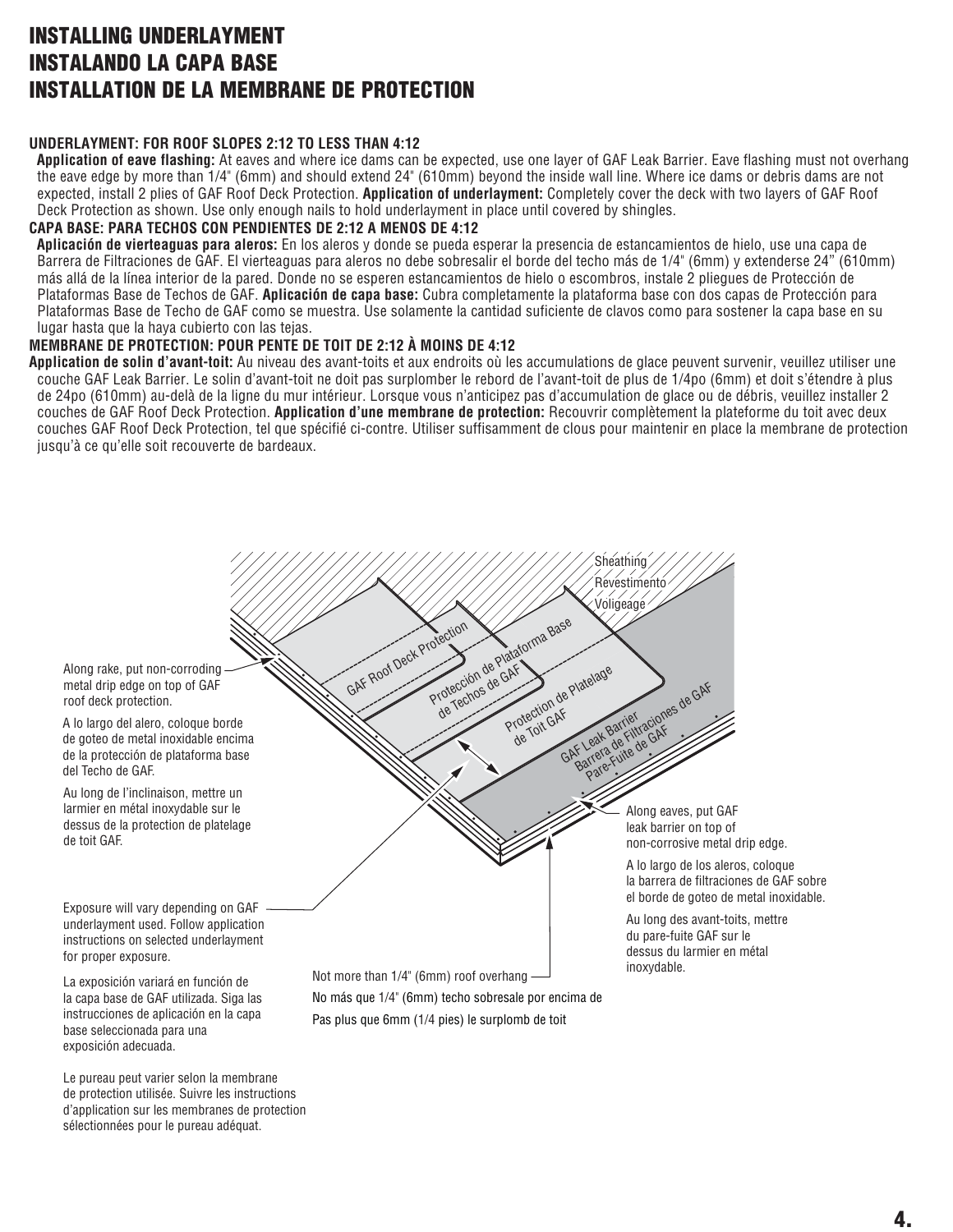#### **UNDERLAYMENT: FOR ROOF SLOPES 4:12 OR MORE**

 **Application of eave flashing:** At eaves and where ice dams can be expected, use one layer of GAF Leak Barrier. Eave flashing must extend 24" (610mm) beyond the inside wall line. **Application of underlayment:** Cover deck with one layer of GAF roof deck protection installed without wrinkles. Use only enough nails to hold underlayment in place until covered by shingles.

#### **CAPA BASE: PARA TECHOS CON PENDIENTES DE 4:12 O MÁS**

 **Aplicación de vierteaguas para aleros:** En los aleros y donde se pueda esperar la presencia de estancamientos de hielo, use una capa de Barrera de Filtraciones de GAF. El vierteaguas para aleros extenderse 24" (610mm) más allá de la línea interior de la pared. **Aplicación de capa base:** Cubra la plataforma base con una capa de capa base de GAF instalada sin arrugas. Use solamente la cantidad suficiente de clavos como para sostener la capa base en su lugar hasta que la haya cubierto con las tejas.

#### **MEMBRANE DE PROTECTION: FOR ROOF PENTES DE 4:12 OU PLUS**

**Application de solin d'avant-toit:** Au niveau des avant-toits et aux endroits où les accumulations de glace peuvent survenir, veuillez utiliser une couche GAF Leak Barrier. Le solin d'avant-toit doit s'étendre de 24po (610mm) au-delà de la ligne du mur intérieur. Application d'une membrane de protection: Couvrir le platelage avec une couche de protection de platelage de toit GAF installée sans plissement. Utiliser suffisamment de clous pour maintenir en place la membrane de protection jusqu'à ce qu'elle soit recouverte de bardeaux.



### **INSTALLING STARTER STRIP SHINGLES INSTALACIÓN DE TEJAS DE HILADA INICIAL INSTALLATION DES BARDEAUX DE BANDE DE DÉPART**

#### **STARTER COURSE**

Use GAF starter strip shingles along the eaves and rake. Apply as shown. **NOTE:** GAF starter strip shingles are recommended at the rakes for best performance and required for enhanced warranty coverage on certain products (see limited warranties for details). Refer to application instructions for the selected starter strip shingles.

#### **HILADA INICIAL**

Use tejas de hilera inicial de GAF en los aleros. Aplicar como se muestra las inclinaciones. **NOTA:** Se recomienda usar tejas de hilera inicial de GAF en las inclinaciones para mejor rendimiento y se requiere para cobertura de la garantía contra el viento en ciertos productos (consulte la garantía limitada para detalles). Siga las instrucciones de aplicación de tejas de hilada inicial.

#### **RANG DE DÉPART**

Utiliser les bardeaux de bande de départ de GAF le long des avant-toits et inclinaison. Appliquer tel qu'indiqué. **REMARQUE:** Les bardeaux de bande de départ GAF sont recommandés aux inclinaisons pour une meilleure performance et sont requis pour une couverture de garantie accrue contre les vents sur certains produits (voir la garantie limitée pour les détails). Suivre les instructions d'application des bardeaux de bande de départ.

For maximum wind resistance along rakes, install any GAF starter strip shingles which contain sealant or cement shingles to underlayment and each other in a 4" (102mm) width of asphalt plastic cement.

Para máxima resistencia al viento a lo largo de LAS INCLINACIONES, instale cualquier teja de hilada inicial de GAF con conteniendo sellador o cemente las tejas a la capa base y entre sí en un ancho de 4" (102mm) de cemento plástico asfáltico.

Pour une résistance maximale contre les vents le long des inclinaisons, installer des bardeaux de bande de départ GAF avec scellant ou coller les bardeaux à la membrane de protection et l'un à l'autre dans une largeur de ciment plastique asphalté de 4po (102mm).



Overlap eave edge starter strip at least 3" (76mm). Traslape la hilada inicial del borde

de alero por lo menos 3" (76mm). Chevaucher la bande de départ de le rebord de l'avant-toit par au moins 76mm (3po)

Nail approximately  $1-1/2$ " – 3" (38 – 76mm) above the butt edge of the shingle

Clave aproximadamente a  $1-1/2" - 3"$  (38 – 76mm)<br>por encima del borde de empalme de la teja

Clouer à 38 – 76mm (1-1/2 à 3po) en haut du rebord du bardeau

Non-corroding metal drip edge Borde de goteo de metal inoxidable. Larmier en Métal Inoxydable

Place starter strip shingles  $1/4$ " –  $3/4$ " (6 – 19mm) over eave and rake edges to provide drip edge.

Coloque las tejas de hilada inicial a  $1/4$ " –  $3/4$ " (6 – 19mm) sobre los bordes de alero e inclinación para proporcion r borde de goteo.

Placer le bardeau à 6 – 19mm (1/4 à 3/4po) sur les rebords de l'avant-toit et de l'inclinaison pour fournir un larmier.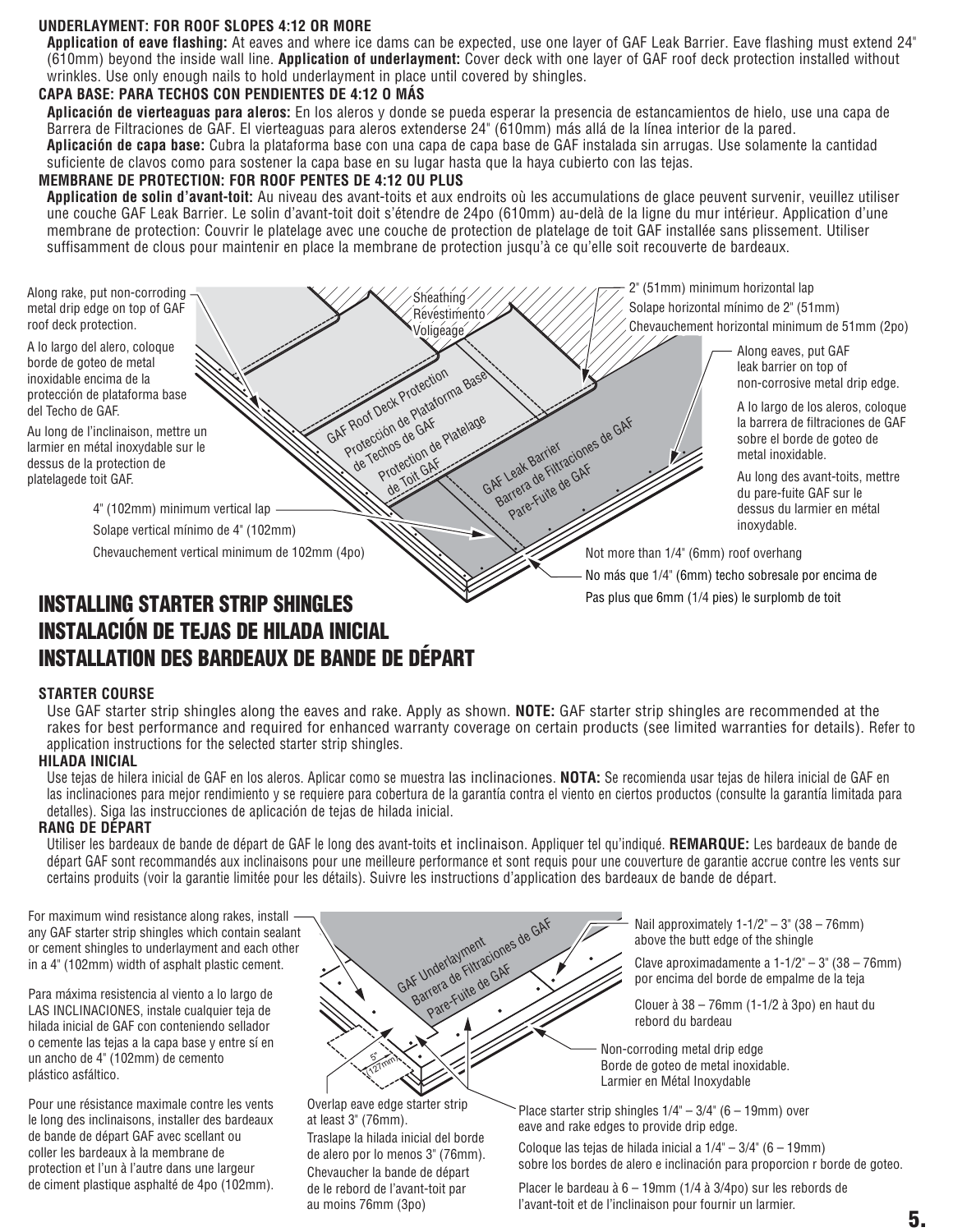### **INSTALLING SHINGLES INSTALACIÓN DE TEJAS INSTALLATION DES BARDEAUX**

**FIRST COURSE** Shingle exposure should be 5-5/8" (143mm) **PRIMERA HILADA**  La exposición de la tablilla debe ser 5-5/8" (143mm) **PREMIER RANG** L'exposition de bardeau devrait être 143mm (5-5/8po)

Start at either rake and lay in either direction

Comience en cualquier inclinación y coloque en cualquier dirección

GAF Underlayment<br>GAF Underlayment<br>Barrelays de GAF

Débuter à l'une ou l'autre des inclinaisons et étendre dans les deux directions

F. Underlayment<br>Barrera de Filtraciones de GAF<br>Pare-Fuite de GAF<br>Primera Hilada

Start and continue with full shingles laid flush over the starter course.

Empiece y continúe con tejas enteras colocadas en forma nivelada con la hilada inicial.

Démarrer et continuer avec des bardeaux entiers définies flush sur le cours de démarrage.

Place first course of shingles 1/4" – 3/4" (6–19mm) over eave and rake edges, covering starter course overhang, to provide drip edge

Coloque la primera hilada de tejas a 1/4" – 3/4" (6–19mm) sobre los bordes de alero e inclinación, cubriendo el traslape de la hilada inicial, para suministrar borde de goteo

Placer le premier rang des bardeaux à 6-19mm (1/4 à 3/4po) sur les rebords de l'avant-toit et de l'inclinaison, en couvrantle surplomb du rang de départ, pour fournir un larmier

#### **SECOND COURSE**

 Position the shingles in the second and subsequent courses flush with the tops of the wide cut-outs. This results in a 5-5/8" (143mm) exposure. **SEGUNDA HILADA**

#### Coloque las tejas en la segunda hilada y subsiguientes a ras con las partes superiores de los cortes amplios. Esto resulta en una exposición de 5-5/8" (143mm). **SECOND RANG**

Positionner les bardeaux dans le second rang et les rangs subséquents à effleurement avec les dessus des larges découpes. Cela résulte en un pureau de 143mm (5-5/8po).

6" (152mm) GAF Underlayment<br>GAF Underlayment<br>Barrera Fuite de GAF F Underlayment<br>Barrera de Filtraciones de GAF<br>Barrera de Fuite de GAF cond Course squndo Curso suxième Cours Trim 6"(152mm) from rake edge of first shingle Continue with whole shingles Recorte 6"(152mm) del borde de inclinación de la primera teja.Continúe con tejas completas Découper à 110mm (152po) du bout du premier bardeau.Continuer avec des bardeaux entiers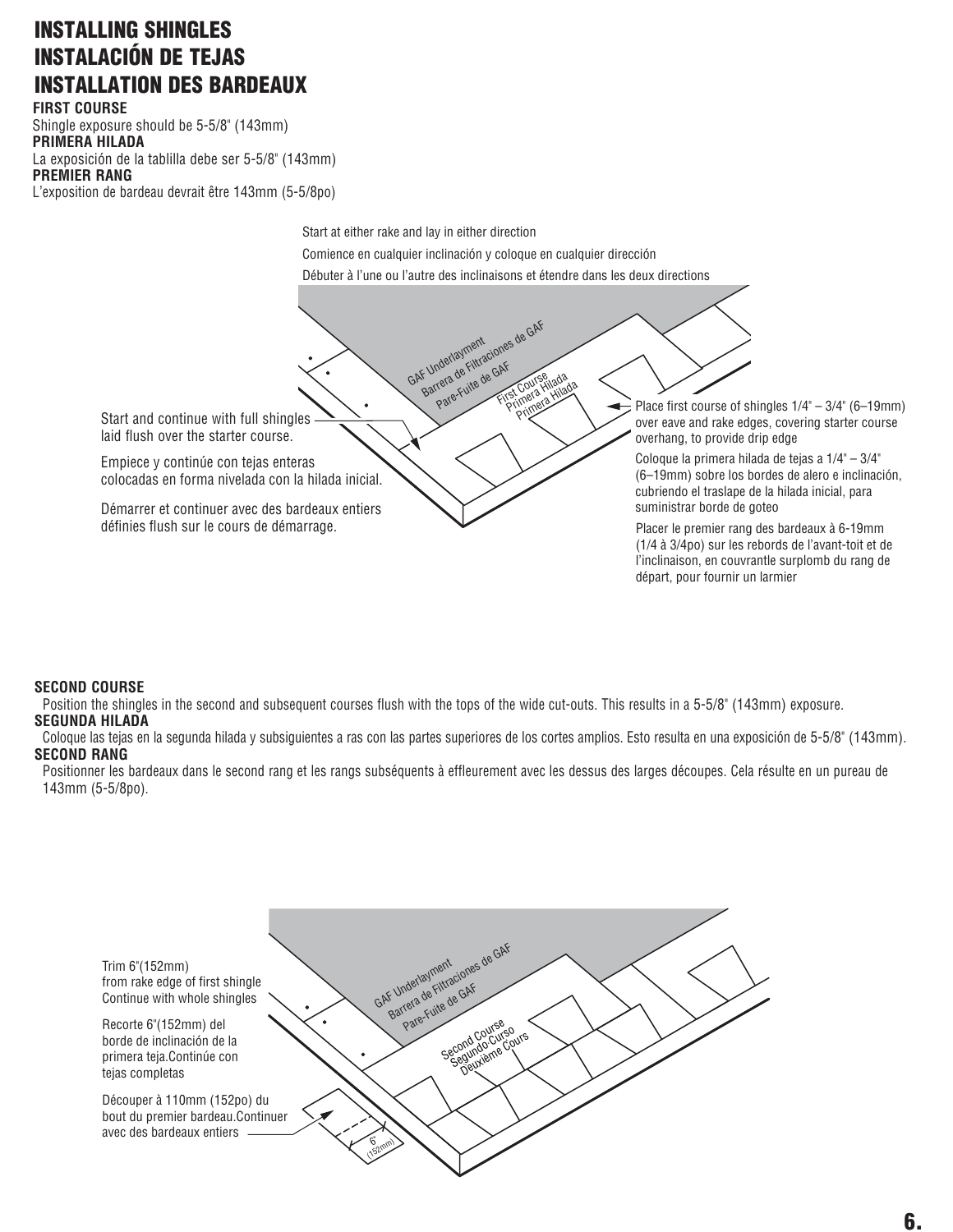**THIRD COURSE TERCERA HILADA TROISIÈME RANG** 

Trim 11" (279mm) from rake end of first shingle

Recorte 11" (279mm) del borde de inclinación de la primera teja

Découper à 279mm (11po) du bout du premier bardeau



#### **4TH COURSE AND REMAINING**

Strike a chalk line about every 6 courses to check parallel alignment with eaves.

#### **4TA. HILADA Y RESTANTES**

Trace una línea de tiza aproximadamente cada 6 hiladas para controlar la alineación paralela con los aleros. **4ÈME RANG ET LES RANGS RESTANTS** 

Tracer une ligne de craie à environ tous les 6 rangs pour vérifier l'alignement en parallèle avec les avant-toits.

Trim 17" (432mm) from rake end of first shingle. Continue with whole shingles. Repeat the 1st - 4th course instructions on the remaining courses, starting the fifth course with a full shingle.

Recorte 17" (432mm) del lado que va al borde en la primera teja. Continúe con tejas completas. Repita de la 1ra a la 4ta instrucciones de hilada en las hiladas restantes, comenzando la quinta hilada con una teja completa.

Découper à 432mm (17po) de la fin de râteau de premier bardeau. Continuer avec des bardeaux entiers. Répéter les instructions du 1er au 4ème rang sur les rangs restants, en commençant au cinquième rang avec un bardeau entier.

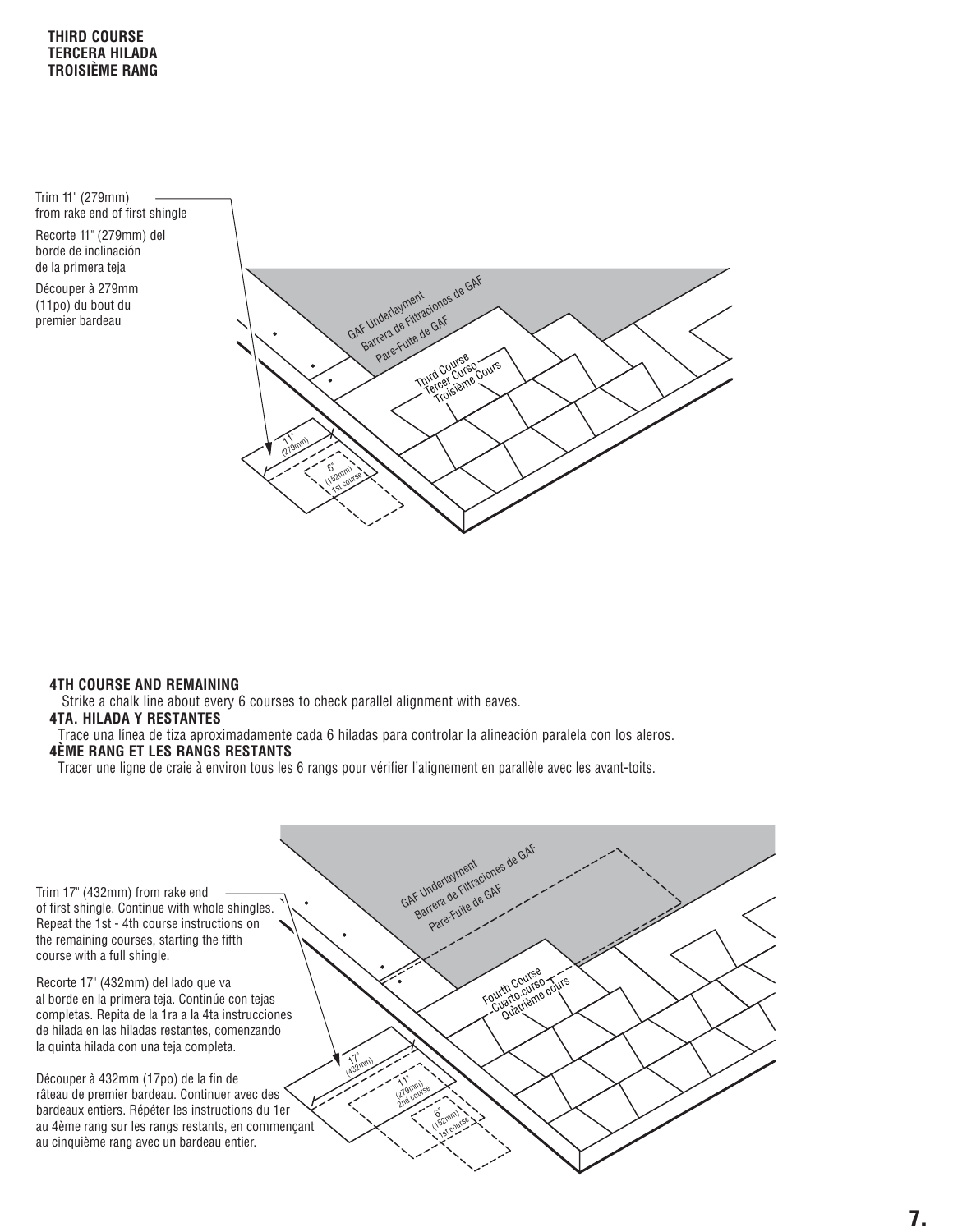### **INSTALLING ROOF ACCESSORIES AND DETAILS INSTALACIÓN DE ACCESORIOS Y DETALLES DE TECHO INSTALLATION DES PRODUITS ROOF ACCESSORIES ET DÉTAILS.**

#### **VENTILATION**

 Install GAF ventilation products for optimal shingle life. See General Instructions and the "Through Ventilation" section. Follow the application instructions for the selected ventilation products.

#### **VENTILACIÓN**

 Instale productos de ventilación de GAF para una óptima vida útil de la teja. Consulte las Instrucciones Generales y la sección "A Través de la Ventilación". Siga las instrucciones de aplicación de los productos de ventilación seleccionados.

#### **VENTILATION**

 Installer des produits de ventilation GAF pour une durée de vie optimale. Voir les Instructions Générales dans la section «Aération de Bâtiment». Suivre les instructions d'application pour les produits de ventilation sélectionnés.

#### **RIDGE CAP SHINGLES**

Install GAF ridge cap shingles following the application instructions shown on the GAF ridge cap shingle wrapper or cut hip & ridge shingles from these full shingles, and apply as shown. Position laps away from prevailing wind direction.

#### **TEJAS DE TOPES DE BORDE**

Instale las tejas de tope de borde de GAF siguiendo las instrucciones de aplicación que figuran en el envoltorio de las tejas de tope de borde de GAF o corte las tejas de cumbrera y borde de estas tejas completas, y aplique como se muestra. Coloque los solapes lejos de la dirección del viento predominante. **BARDEAU DE FAÎTAGE** 

#### Installez des bardeaux de faitage en suivant les instructions d'application spécifiées sur leur emballage GAF ou découper des bardeaux de hanche et de faîte sur des bardeaux pleins que vous appliquerez comme suit. Positionner les chevauchements éloignés des vents dominants.

**WALL FLASHING** (Sloped Roof to Wall) **VIERTEAGUAS DE PARED** (Techo en Pendiente hacia la Pared) **SOLINS MURAUX** (de Toit en Pente à Mur)

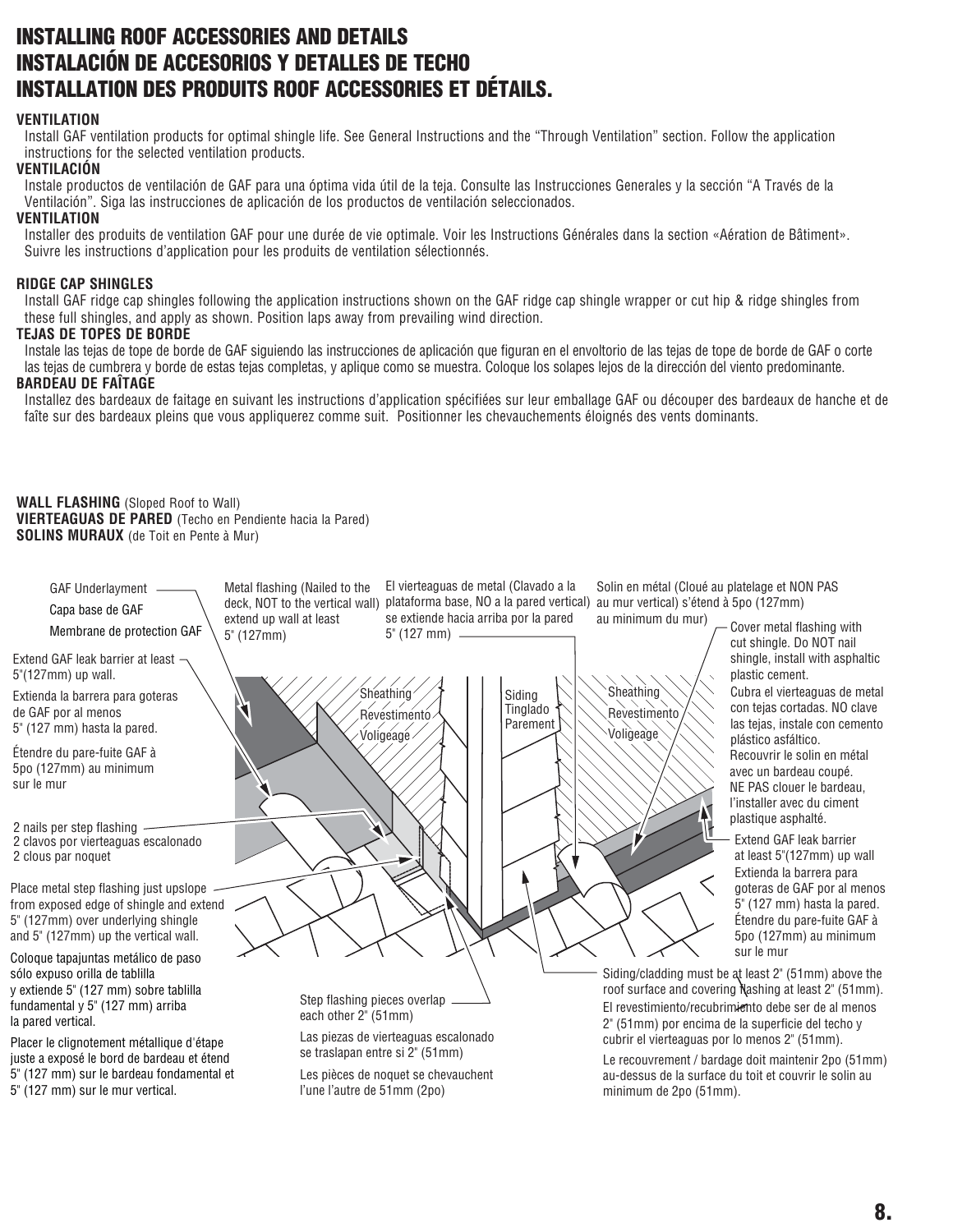#### **CHIMNEY FLASHING AND CRICKETS**

 Cover deck around chimney and over wood crickets with GAF roof deck protection. DO NOT run GAF roof deck protection up sides of chimney. Install leak barrier over GAF roof deck protection and up sides of chimney at least 5» (127 mm). Install shop fabricated metal cricket flashings (shown) after underlayments are installed. Seal shingles to the metal flanges (see drawing below). Treat large wooden crickets like a separate roof and install valleys, shingles, hip and ridge shingles and step flashing.

#### **VIERTEAGUAS DE CHIMENEA Y DESVIADOR**

 Cubra alrededor de la chimenea y sobre los desviadores en pico de madera con protección de plataforma de techos de GAF. NO coloque protección de plataforma base de techos de GAF por los laterales de la chimenea. Instale la barrera de filtraciones sobre la protección de plataforma de techos de GAF y a los costados de la chimenea a un mínimo de 5» (127mm). Instale los vierteaguas de los desviadores de metal fabricados (que se muestran) después de instalar las capas base. Selle las tejas a las bridas de metal (ver ilustración debajo). Trate los desviadores grandes de madera como un techo por separado e instale los valles, tejas, tejas de cumbreras y bordes y vierteaguas de paso.

#### **SOLIN DE CHEMINÉE ET DOS D'ÂNE**

 Couvrir le platelage autour de la cheminée et sur les dos d'âne en bois avec de la protection pour platelage de toit de GAF. NE PAS faire courir de la protection de platelage de toit GAF sur les côtés de la cheminée. Installer du pare-fuite sur la protection de platelage de toit GAF et sur les côtés de la cheminée à un minimum de 5po (127mm). Installer des dos d'âne pour cheminée en métal fabriqués en usine (illustré) après que les membranes de protection soient installées. Sceller les bardeaux aux brides de métal (voir les illustrations ci-dessous). Traiter les gros dos d'âne en bois comme une toiture séparée et installer des noues, bardeaux, bardeaux de faîtière et d'arêtiers et noquet.

Extend non-corroding metal counter flashing over base flashing.

Extienda contravierteaguas de metalinoxidable sobre vierteaguas de base.

Etendre contre solin en metal inoxydable sur le solin de base.

Use one piece metal non-corroding step flashing for each course. Seal overlying shingles to step flashing with asphalt plastic cement.

Utilice un metal de pedazo tapajuntas no-corroendo de paso para cada curso. Selle tablillas que recubre para dar un paso destellar con asfalto cemento plástico.

Utiliser un métal de morceau clignotement d'étape non-corrodant pour chaque cours. Sceller des bardeaux recouvrir pour marcher clignoter avec l'asphalte ciment en plastique.

Seal shingles to metal flange with asphalt plastic cement.

Selle las tejas a la brida de metal con cemento del plástico del asfalto.

Sceller les bardeaux à la bride de métal avec du ciment de plastique d'asphalte





4" (102mm) min. 4" (102mm) mín. 102mm (4po) min.

Cricket ridge should be at least 12" (305mm).

El borde de los desviadores debe estar a por lo menos

Le pli du dos d'âne doit être au minimum de 12po (305mm)

Cricket flange should be at least 18" (457mm) up roof deck.

La brida de los desviadores debe estar a por lo menos 18" (457mm) por la cobertura

La bride du dos d'âne doit être au minimum à 18po (457mm) sur le platelage de toit

Crickets should extend at least 6" (152 mm) up the back of the chimney and extend at least 12" (305 mm) up the roof deck. Los desviadores deben extenderse a por lo menos 6" (152 mm) hasta la parte posterior de la chimenea y extenderse a por lo menos 12" (305 mm) hasta la cubierta del techo. Les dos d'âne doivent s'étendre au minimum de 6po (152mm) vers l'arrière de la cheminée et s'étendre au minimum de 12po (305mm) vers le plan du toit.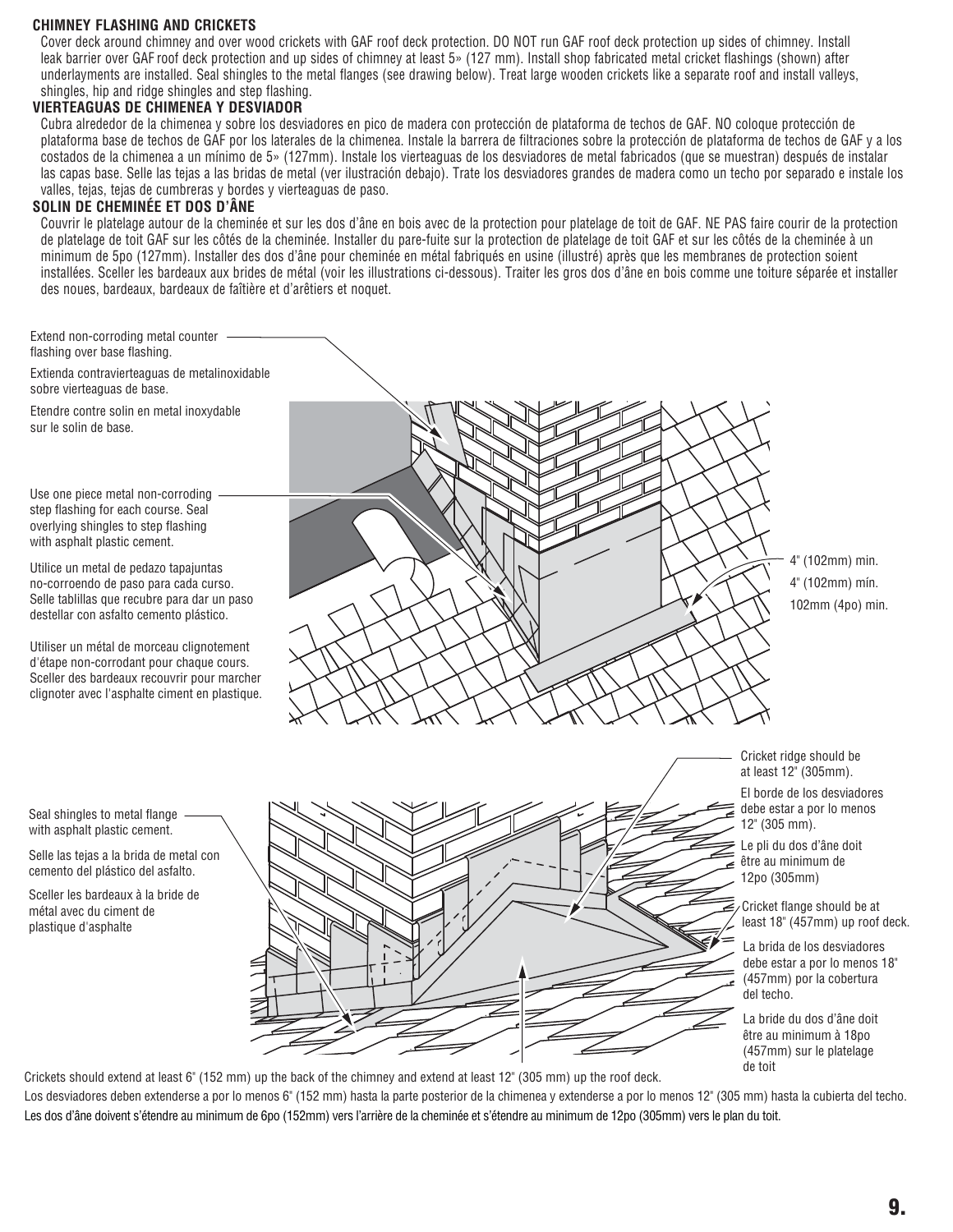#### **VALLEY CONSTRUCTION – OPEN**

Use minimum 20" (508mm) wide aluminum, galvanized steel, copper, or other non-corroding, non-staining metals (24 gauge minimum). Long valleys or local building codes may require wider metal. Nail the metal on the edges so the nail heads hold it in place. Do not puncture the metal. Nailing through the metal may cause leaking and buckling due to movement.

#### **CONSTRUCCIÓN DEL VALLE – DE CORTE ABIERTO**

Use un ancho mínimo de 20" (508mm) de aluminio, acero galvanizado, cobre y otro metal inoxidable que no manche (calibre 24 como mínimo). Los valles largos o los códigos locales de construcción pueden requerir un metal más ancho. Clave el metal en los bordes de modo tal que las cabezas de los clavos sostengan el metal en su lugar. No perfore el metal. Clavar a través del metal puede causar filtraciones y ampollamiento debidos al movimiento

#### **CONSTRUCTION DE NOUE – NOUE OUVERTE**

 Utiliser de l'aluminium de largeur de 20po (508mm), de l'acier galvanisé, du cuivre ou autres métaux qui ne tachent pas et ne rouillent pas, (de calibre 24 au minimum). Des noues plus longues ou les codes locaux peuvent nécessiter un métal plus large. Clouer le métal sur les rebords afin que les têtes de clous le tiennent en place. Ne pas percer le métal. Clouer au travers du métal peut causer des fuites et des bombements dus au mouvement.



Parte superior del valle 6" (152mm) de ancho entre tejas.Las tejas deben ampliar 1/8" (3mm) por pie hacia alero para manejar aumentando volumen de agua. Trace líneas de tiza para garantizar que las tejas tengan la adecuada divergencia en el valle.

Haut de la noue de largeur de 152mm (6po) entre les bardeaux. Les bardeaux doivent élargir 3mm (1/8 po) par le pied vers les avant-toits pour contrôler augmentant du volume d'eau. Tracer des lignes de craie pour assurer que les bardeaux divergent adéquatement dans la noue.

Center valley metal, overlap metal horizontal laps a minimum 12" (305mm) and seal by embedding them in asphalt plastic cement.

Centre el metal del valle traslape el metal en los solapes horizontales un mínimo de 12" (305mm) y selle untándolos en cemento del plástico del asfalto.

Centrer le métal de noue chevaucher les raccordements horizontaux d'un minimum de 305mm (12po) et sceller en les enrobant dans du ciment de plastique d'asphalte.

Overlap shingles at least 4" (102mm). over 20" (508mm) wide valley metal. Embed the shingle ends in asphalt plastic cement to seal the shingles to the metal and keep water from running under them.

Superponga las tejas a por lo menos 4" (102 mm), con más de 20" (508 mm) de ancho del metal del valle. Unte los extremos de las tejas en cemento plástico asfáltico para sellar las tejas al metal y evitar que el agua corra debajo de ellas.

Chevaucher les bardeaux d'au moins 4po (102mm) sur du métal de noue de 20po (508mm) de largeur. Imbriquer les extrémités des bardeaux dans le ciment plastique asphalté pour sceller les bardeaux au métal et pour prévenir l'écoulement d'eau en dessous.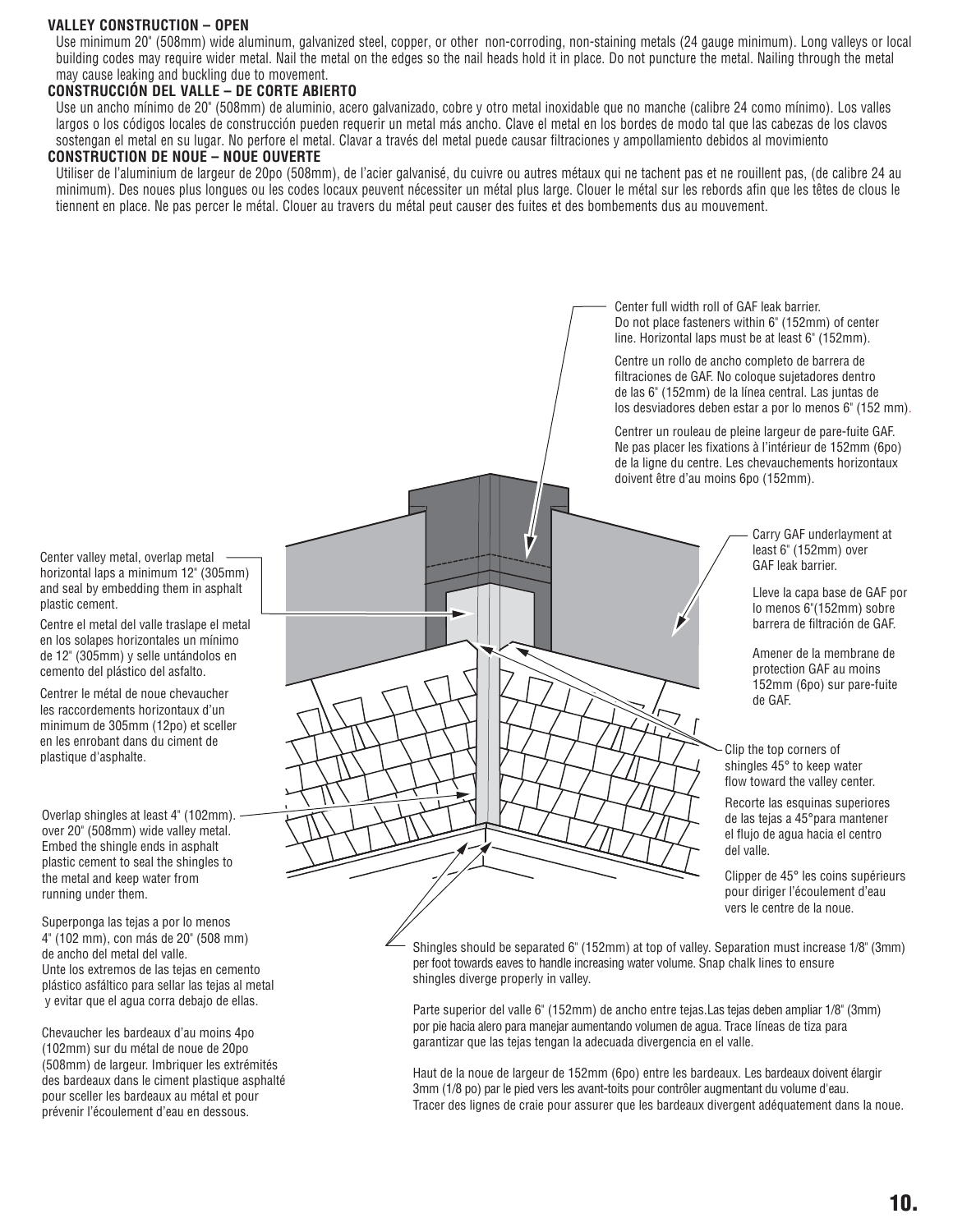#### **VALLEY CONSTRUCTION – CLOSED CUT**

**CONSTRUCCIÓN DEL VALLE – CORTE CERRADO** 

#### **CONSTRUCTION DE NOUE FERMÉE – COUPE FERMÉE**

Extend end of shingle at least 12" (305mm) beyond valley center line. Before nailing, firmly press shingles down at valley center to conform to valley shape. Nail, putting extra fastener in top corner of shingle. Due to the extreme water volume in valleys, nails near the center can leak.

Extienda la teja del extremo por los menos 12" (305mm) más allá de la línea del centro del valle. Antes de clavar, presione firmemente las tejas sobre el centro del valle para ajustarse a la forma del valle. Clavo, poniendo un sujetador adicional en la esquina superior de la teja. Debido al volumen extremo de agua en los valles, los clavos cercanos al centro pueden tener filtraciones.

Étendre le bout du bardeau d'au moins 305mm (12po) dépassé la ligne centrale de la noue. Avant de clouer, appuyer fermement sur le bardeau au centre de la noue pour apparier la forme de la noue. Clouer, en plaçant une fixation additionnelle sur le coin supérieur du bardeau. En raison du volume important d'eau dans les noues, les clous près du centre peuvent causer une fuite.

> 6" (152 mm)

Carry GAF underlayment at least -6" (152mm) over GAF leak barrier.

Lleve la capa base de GAF por lo menos 6"(152mm) sobre barrera de filtración de GAF.

Amener de la membrane de protection GAF au moins 152mm (6po) sur pare-fuite de GAF.

Run starter strip across valley at least 12" (305mm) and weave with opposite side starter strip and shingle.

Haga correr la hilada inicial por todo el valle 12" (305mm) como mínimo y entrelace con la hilada inicial y teja de hilada inicial del lado opuesto.

Courir une bande de départ au travers de la noue d'un minimum de 12po (305mm) et joindre avec la bande de départ et le bardeau du côté opposé

Center full width roll of GAF leak barrier. Do not place fasteners within 6" (152mm) of center line. Horizontal laps must be at least 6" (152mm).

Centre un rollo de ancho completo de barrera de filtraciones de GAF. No coloque sujetadores dentro de las 6" (152mm) de la línea central. Las juntas de los desviadores deben estar a por lo menos 6" (152 mm).

Centrer un rouleau de pleine largeur de pare-fuite GAF. Ne pas placer les fixations à l'intérieur de 152mm (6po) de la ligne du centre. Les chevauchements horizontaux doivent être d'au moins 6po (152mm).

 $\frac{6}{152}$  mm)

Overlying shingles must be cut so they are 2" (52mm) away from valley center line. Clip shingle corners 45° to keep water flow in the valley center. Seal the valley shingles to each other using plastic roof cement.

Las tejas superpuestas deben ser cortadas para tener 2" (52 mm) de distancia de la línea central del valle. Recorte las esquinas de las tejas a 45° para mantener el flujo de agua en el centro del valle. Selle las tejas de valle entre sí utilizando cemento plástico para techo.

Les bardeaux qui chevauchent doivent être coupés de sorte qu'ils sont éloignés de 2po (52mm) de la ligne du centre de noue. Clipper les coins de bardeau à 45° pour garder l'écoulement d'eau dans le centre de la noue. Sceller les bardeaux de noue l'un à l'autre avec du ciment plastique asphalté.

CAUTION: Do NOT place nails closer than 6" (152 mm)to the valley center line. El CUIDADO: NO coloque clavos más cerca que 6" (152mm) al valle la línea central. PRUDENCE : NE pas placer des clous plus près que 152mm (6po) à la ligne de centre de vallée.

**IMPORTANT NOTE:** Do NOT use a "California Valley" (shingles installed parallel to the valley center line), which can cause leaking.

**NOTA IMPORTANTE:** No use un "Valle de California" (tejas instaladas en forma paralea a la línea central del valle), el cual podría provocar filtraciones.

REMARQUE IMPORTANTE: Ne pas utiliser de « Noue California » (bardeaux installès en paralléle avec la ligne de centre de la noue), cela peut causer des fuites.